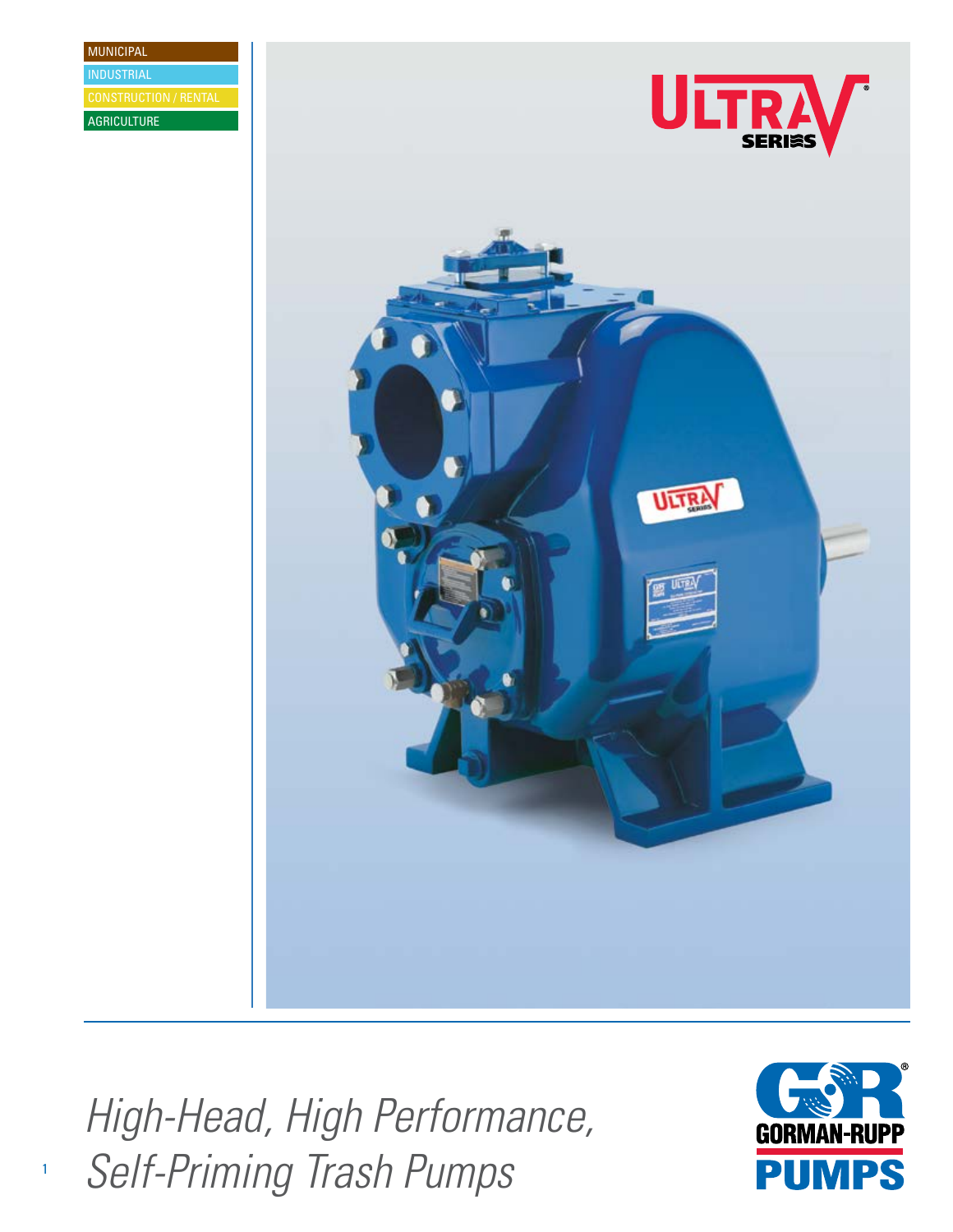## **A History of Innovation**



*Gorman-Rupp has been revolutionizing the pumping industry since 1933. Many of the innovations introduced by Gorman-Rupp over the years have become industry standards.* 

> More than ever, we continue to update our factories, processes, research and development, and engineering to ensure that our pumps and systems are among the most reliable and efficient in the world. One of our most successful and innovative lines of pumps has been our self-priming models.

Revolutionary improvements were made in 1963 with the introduction of our T Series<sup>®</sup> self-priming pumps. Since then, continuous improvements to head, flow and efficiency have been made.

In 2000 we introduced our Super T Series® with many added maintenance features to enhance serviceability. And, in 2005, Gorman-Rupp introduced the revolutionary Ultra V Series®

which offers industry-leading performance for self-priming applications

Today, Gorman-Rupp self-priming pumps are the world's leading choice for waste handling applications in industries such as steel and paper mills, mining operations, food processing plants, power plants, automotive factories, tanneries and wineries. They are also the pump of choice in many sewagehandling applications worldwide.

Gorman-Rupp's commitment to our original philosophy of innovation, continuous improvement, unparalleled quality and customer service continues to set us apart from others.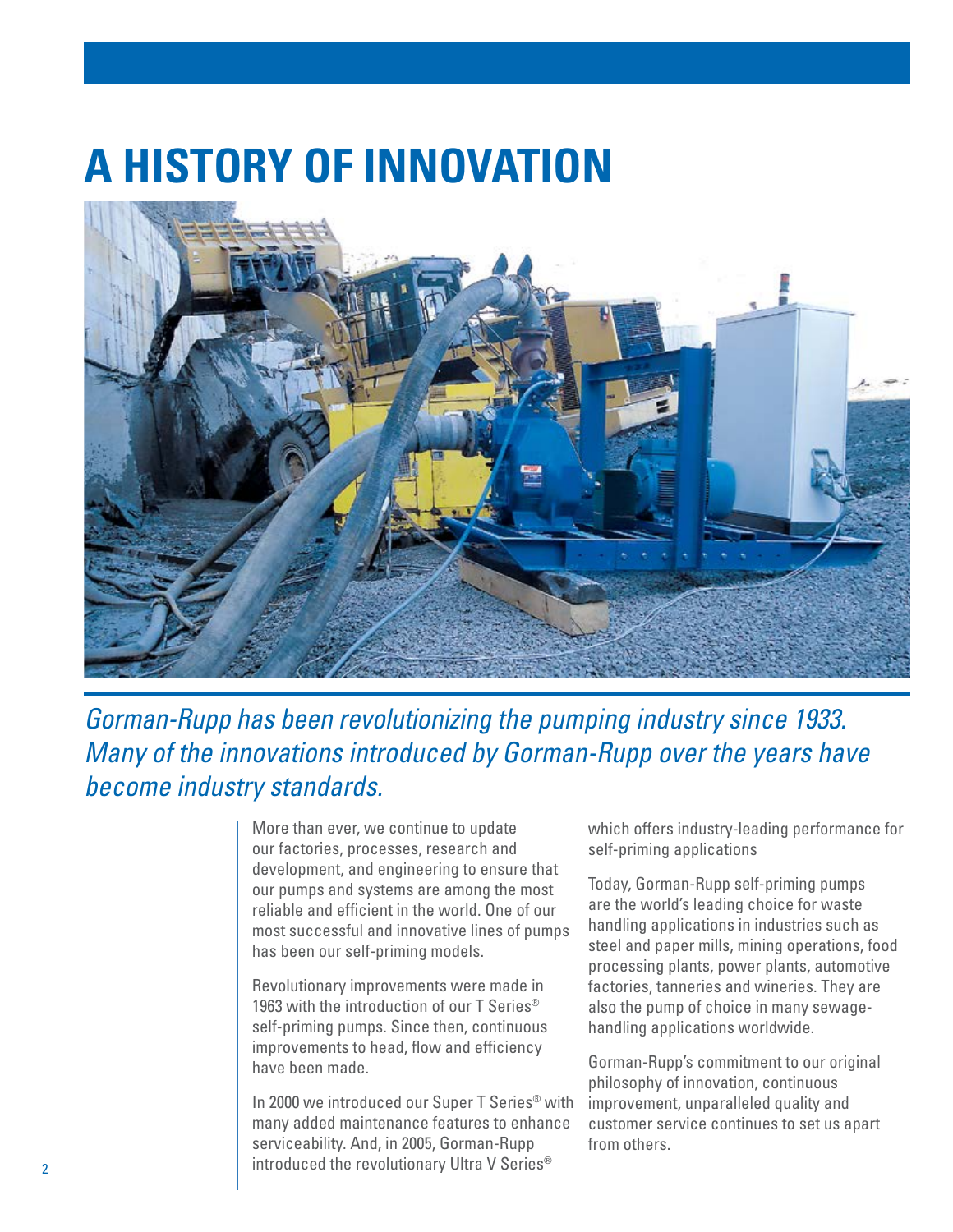## **Our Pumps deliver decades of performance and value.**

*Gorman-Rupp is committed to meeting your fluid-handling requirements long after installation. The quality manufacturing and testing that go into every Ultra V Series® pump guarantee long-lasting, trouble-free operation. And we provide a five year warranty and fast parts service to back up our products and ensure your peace of mind.*

### *Make Gorman-Rupp Your Single Source For:*

#### **Value**

Ultra V Series® pumps boast some of the lowest lifecycle costs in the industry. Because of the quality manufacturing and testing that goes into every Gorman-Rupp product, you benefit from minimal service interruptions and some of the lowest maintenance in the industry. Gorman-Rupp delivers the best ROI by ensuring low operating costs for decades.

#### **Parts and Service**

When you need a replacement part for your Ultra V Series, you'll have it fast. With tens of thousands of genuine Gorman-Rupp parts and pumps at our disposal, we fill and ship 97% of parts orders within 24 hours. Should your Ultra V Series pump or ReliaSource® pump package ever require service, our worldwide network of factory-trained distributors is ready to quickly respond to your needs. With just one number to call for parts and service for your entire lift station, it's easy and convenient to keep your equipment performing as it should.

#### **Peace of Mind**

At Gorman-Rupp, we don't just say our pumps are reliable. Unlike standard 90-day or one-year warranties, we guarantee every part and working component of a Ultra V Series pump for a full five years. With Gorman-Rupp, reliable performance is always guaranteed.

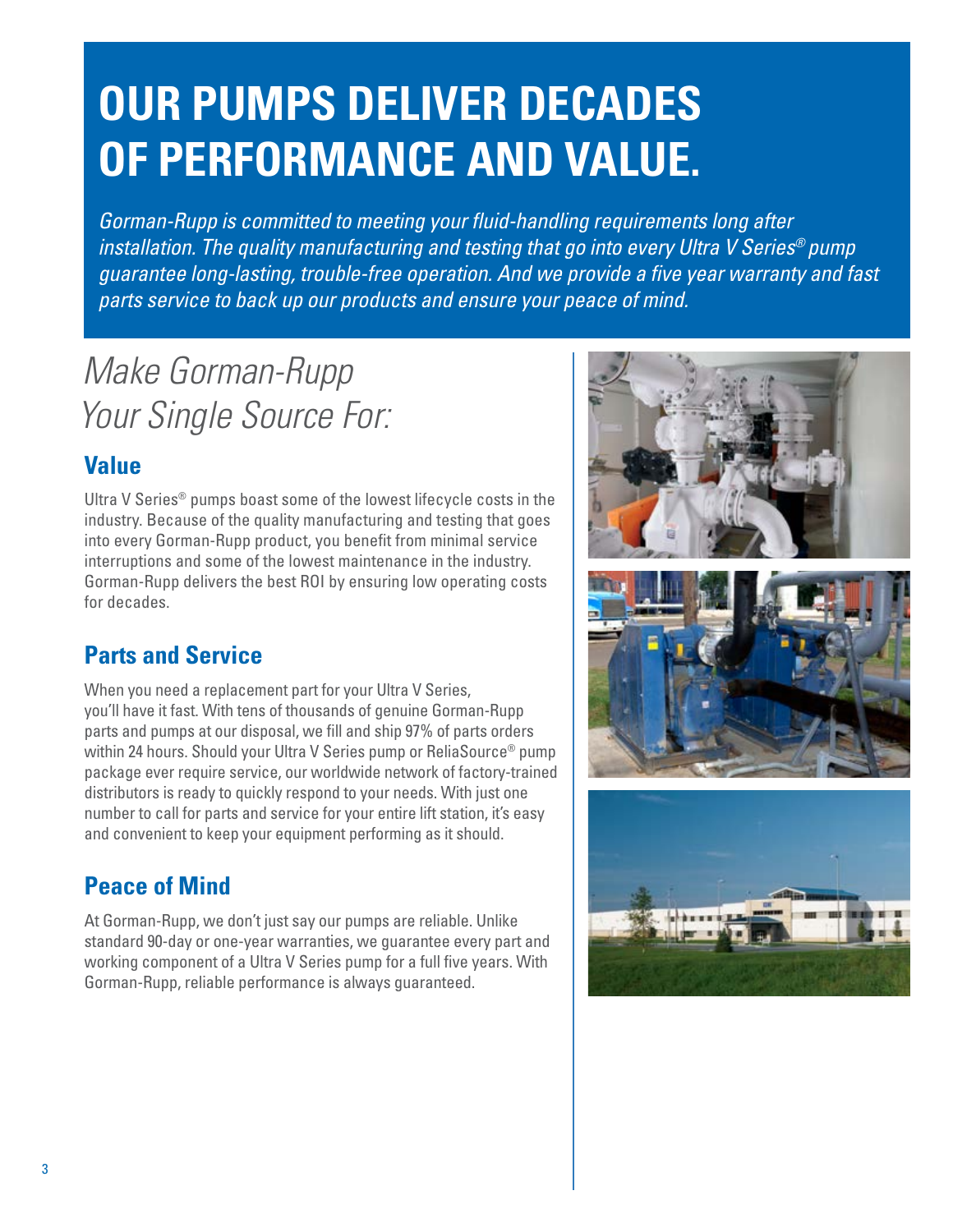## **Ultra V SERIES® & VS Series**

*High-Head, High Performance Self-Priming, Solids-Handling Trash Pumps*



#### **Superior Performance**

The Ultra V Series® and VS Series solids-handling, self-priming centrifugal trash pumps offer up to three times the pressure and up to 60% more performance.

Available in a variety of pump station configurations or stand-alone in 3", 4" and 6" sizes. The superior solidshandling and increased pressure capabilities of the Ultra V Series pumps make them ideally suited for a variety of industrial and sewage applications.

**Ultra V Series® pumps are available in a variety of drive variations including basic units, trailer mounted engine-driven units, or as part of an engineered ReliaSource® packaged pump station.**



#### **Ultra V Series® Pumps Feature:**

- Up to three times the pressure
- Up to 60% increased flow
- • Greater efficiencies
- • Self-cleaning features
- Reduced footprint
- • Externally removable suction check valve
- Unique configuration capabilities
- Improved solids-handling

#### **Three Times The Pressure**

The patented UltraMate® can be paired with the Ultra V Series pump when system requirements exceed the Ultra V's exceptional performance range. By adding the UltraMate unit directly to the Ultra V through an innovative transition chamber, maximum pressure is increased up to three times



the pressure of traditional solids-handling, selfpriming, single stage pumps. Losses associated with conventional series connected pumps are also reduced, resulting in increased efficiencies.

#### **Smart Scroll® Discharge Locator**

The patented Smart Scroll® can be rotated to fit your specific piping system. It can be ordered in vertical or horizontal facing, left or right positions.

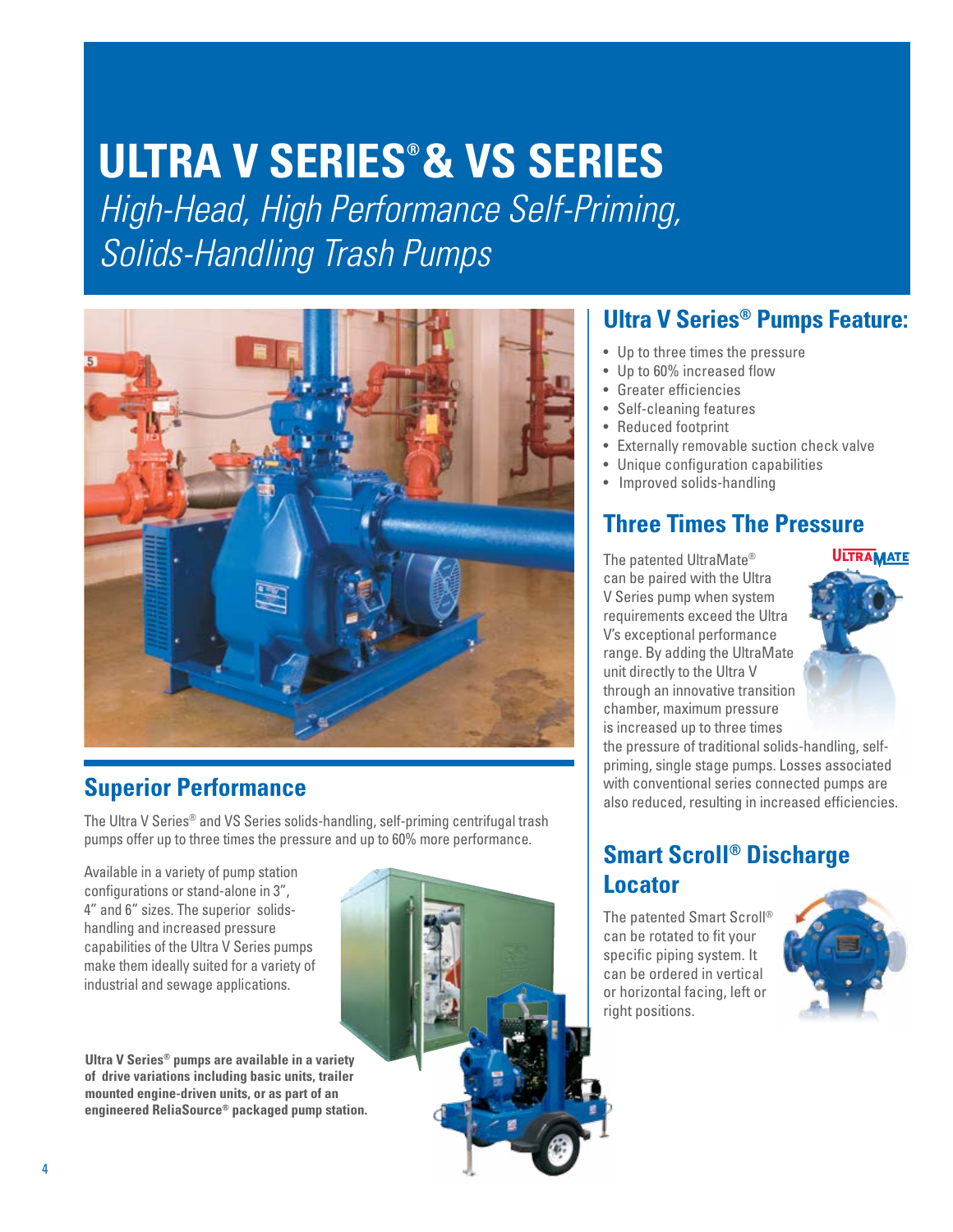



All Ultra V Series® pumps feature a standard five-year warranty.

 $6\phantom{a}$ 

 $\overline{2}$ 

 $\overline{3}$ 

4

5



**Specifications**  Pump Size: 3" (75 mm), 4" (100 mm), 6" (150 mm), Max. Capacity: 1900 GPM

Max. Solids: 3" (76.2 mm) Max. Head: 325' (99.1 m) Materials of Construction: Cast Iron, 316 Stainless Steel Fitted, CD4MCu, G-R

(119.9 lps)

Hard Iron Fitted

- 
- **01–Removable Suction Check Valve**

**21**

**02–Easy-Off Coverplate Nuts**

**ULTRAMATE** 

- **03–Pusher Bolt Holes**
- **04–Removable Back Coverplate**
- **05–Pressure Relief Valve**
- **06– Shimless Coverplate Adjustment**
- **07– Self-Cleaning Replaceable Wearplate**
- **08–Heavy-Duty Impeller**
- **09–Cartridge Mechanical Seal**
- **10–Atmospheric Bearing Isolation**
- **11–Two Double Lip Seals**
- **12–Heavy-Duty Bearings**
- **13–Oversized Seal Oil Chamber**
- **14–Removable Rotating Assembly**

 $\overline{9}$ 

10

- **15–Bearing Oil Sight Gauge**
- **16–Seal Oil Sight Gauge**
- **17–Removable Rotating Assembly\***
- **18–Removable Back Coverplate\***
- **19–Smart Scroll®**
- **20–Transition Chamber**
- **21–Fill Port**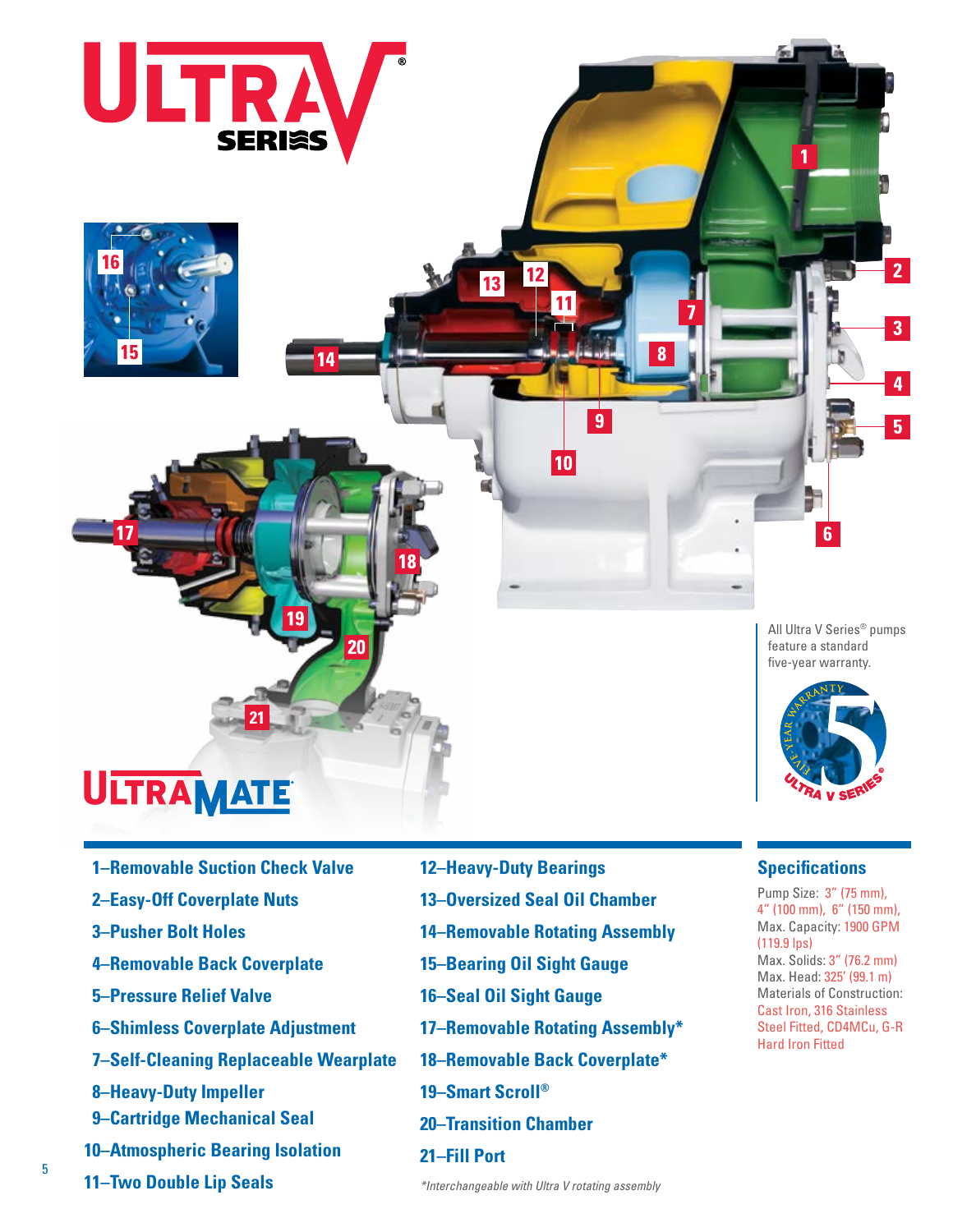## **Economical operation Easy to service**



#### **Easily Removable Coverplate**

The removable coverplate with easy-grip handle and pusher bolt capability provides quick and easy access to the pump interior.

#### *Gorman-Rupp's patented external shimless adjustment design doubles the life of the impeller and wearplate.*

The external shimless coverplate allows for easy adjustment of the clearance between the impeller and the wearplate. This process eliminates the need to realign belts, couplings or other drive components. In turn, the working height of the seal assembly and impeller back clearance are not disturbed. The unique collar and adjusting screw allow for incremental adjustments of the wearplate clearance.

Once adjustments have been made, the collar locks in place, maintaining the clearance setting even if the coverplate is removed. This design feature doubles the life of the impeller and wearplate while maintaining peak operating efficiency.



#### **Dual Bearing Protection**



An atmospheric barrier along with two lip seals provide additional protection of the pump bearings. This unique design also allows for quick

and easy external monitoring of the bearing cavity.

#### **Removable Rotating Assembly**

The entire rotating assembly can be removed without disturbing the pump volute or piping. Pusher bolt holes are provided to assist with removal. This allows for quick and easy installation of a spare rotating assembly, resulting in less downtime.

#### **Check Valve**



A positive sealing, externally removable suction check valve is standard on Ultra V Series® models. This eliminates the need to disconnect any piping for

inspection or replacement. The check valve has a blowout center that limits excessive volute pressure, protecting the pump.

#### **Solids-Handling Impeller**

The two-vane, semi-open solids handling impeller handles up to 3" (76.2 mm) diameter solids, depending on pump model. Pump out vanes on the impeller shroud reduce foreign material buildup behind the impeller and reduce pressure on the seal and bearings.



#### **Replaceable Wearplate**

A replaceable self-cleaning wearplate ensures debris is cleared away and does not collect on the impeller vanes. This innovative design reduces the overall life cycle costs by minimizing blockage within the pump.

#### **Gorman-Rupp Cartridge Seal**

The exclusive double-floating, self-aligning, oil lubricated mechanical cartridge seal with silicon carbide stationary and rotating faces is specifically designed for abrasive and ⁄ or trash handling service. Consult the factory for additional seal configurations.



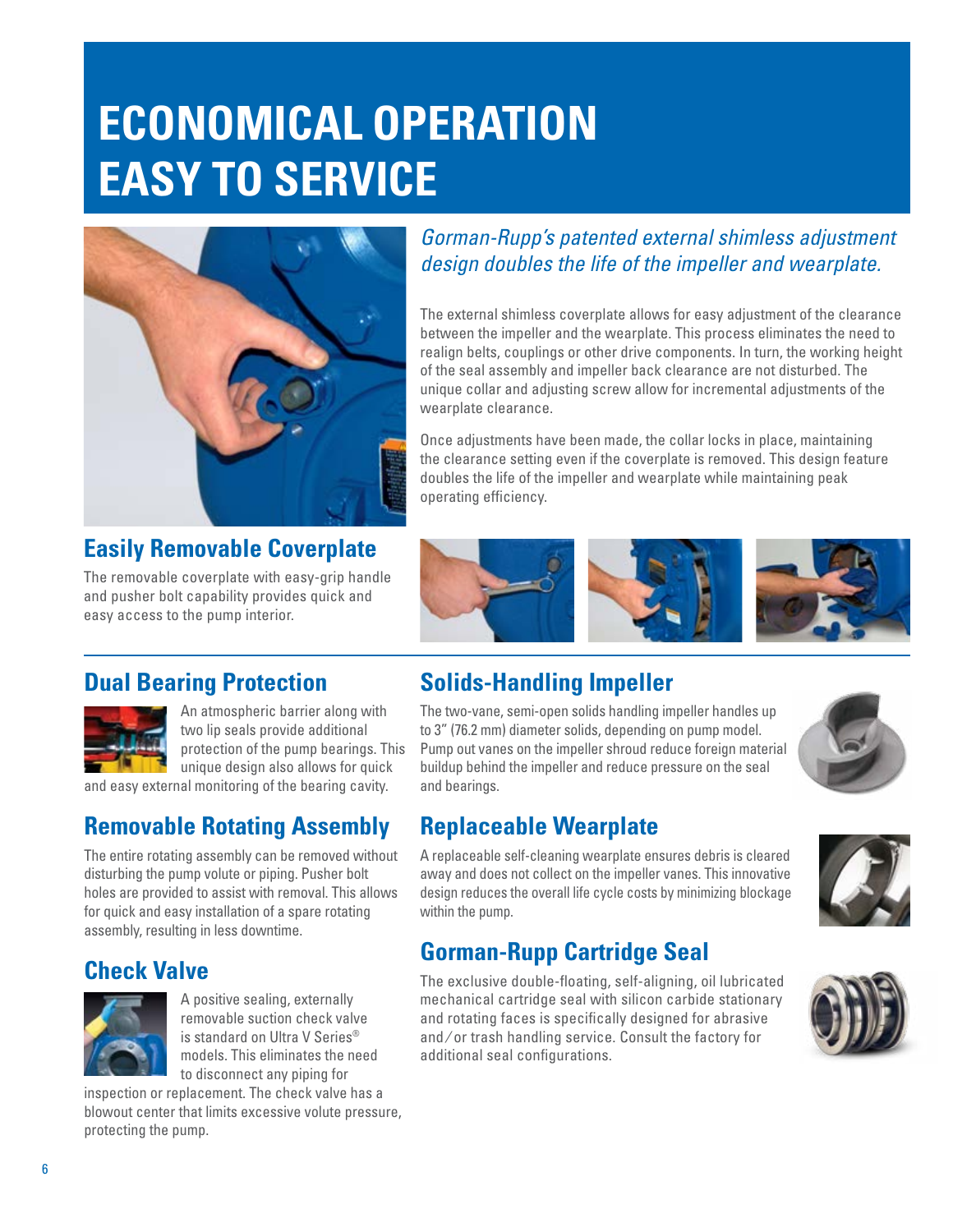## **Gorman-Rupp Ultra V Series®** *The Right Pump For The Job*

Built upon the foundation of the Super T Series®, Gorman-Rupp Ultra V Series® pumps excel in high-head applications where traditional selfpriming trash pumps fall short. Available in three sizes, these pumps can be configured as a trailer mounted enginedriven unit or be part of an engineered ReliaSource® pump station that is factory assembled, tested, shipped, and ready for installation.

#### **Basic Pumps Drive Drive**



**Ultra V Series®** Size: 3" (75 mm)



**VS Series** Size: 3" (75 mm)

#### **Optional Accessories**

- Industrial & Municipal ReliaSource® Packages
- • Automatic Air Release Valve
- • Discharge Check Valve



**Ultra V Series®** Size: 4" (100 mm)



**VS Series** Size: 4" (100 mm)

• Suction & Discharge Flange Kits

• Volute Casing Heater • Suction & Discharge Gauge Kits



**Ultra V Series®** Size: 6" (150 mm)



**VS Series** Size: 6" (150 mm)

- • Complete Replacement Rotating Assembly
- • Pump Spare Parts Kit
- Pump Easy Drain Kit
- • Custom Seal Options

**200 400 600 800 1000 1200 1400 1600 1800 2000 2200 2400 2600 2800 3000**

**U.S. GALLONS PER MINUTE PER SECOND LITERS**

**0**

**0**

**80 100**

**60 80 100**

> **60 40 20**

**TOTAL HEAD M PSI FT 360**

**160 140 120**

> **80 40 0**

> > **20 40 60 80** <u>ទ</u>

# **Variations**



**Ultra V Series®** Engine driven Shown with optional wheel kit



**Ultra V Series®** ReliaSource® packaged pumping station

• Controls & Complete **Stations** 

> **140 160 180**

**Curves are based on a specific gravity of 1.0 and 60Hz operation**

• Optional Elastomers and Suction Flap Valve Materials (EPDM, Neoprene, AFLAS-TFE, Viton®\*)

> **VS3B VS6 VS3A VS4**

#### **Pump Performance Data**



*Note: Consult factory for other performance conditions.*

*\*Viton® is a registered trademark of DuPont Performance Elastomers. All rights reserved.*

The V3B and VS3B models offer an optional hydraulic design developed to meet three inch solidshandling requirements in a three inch pump.